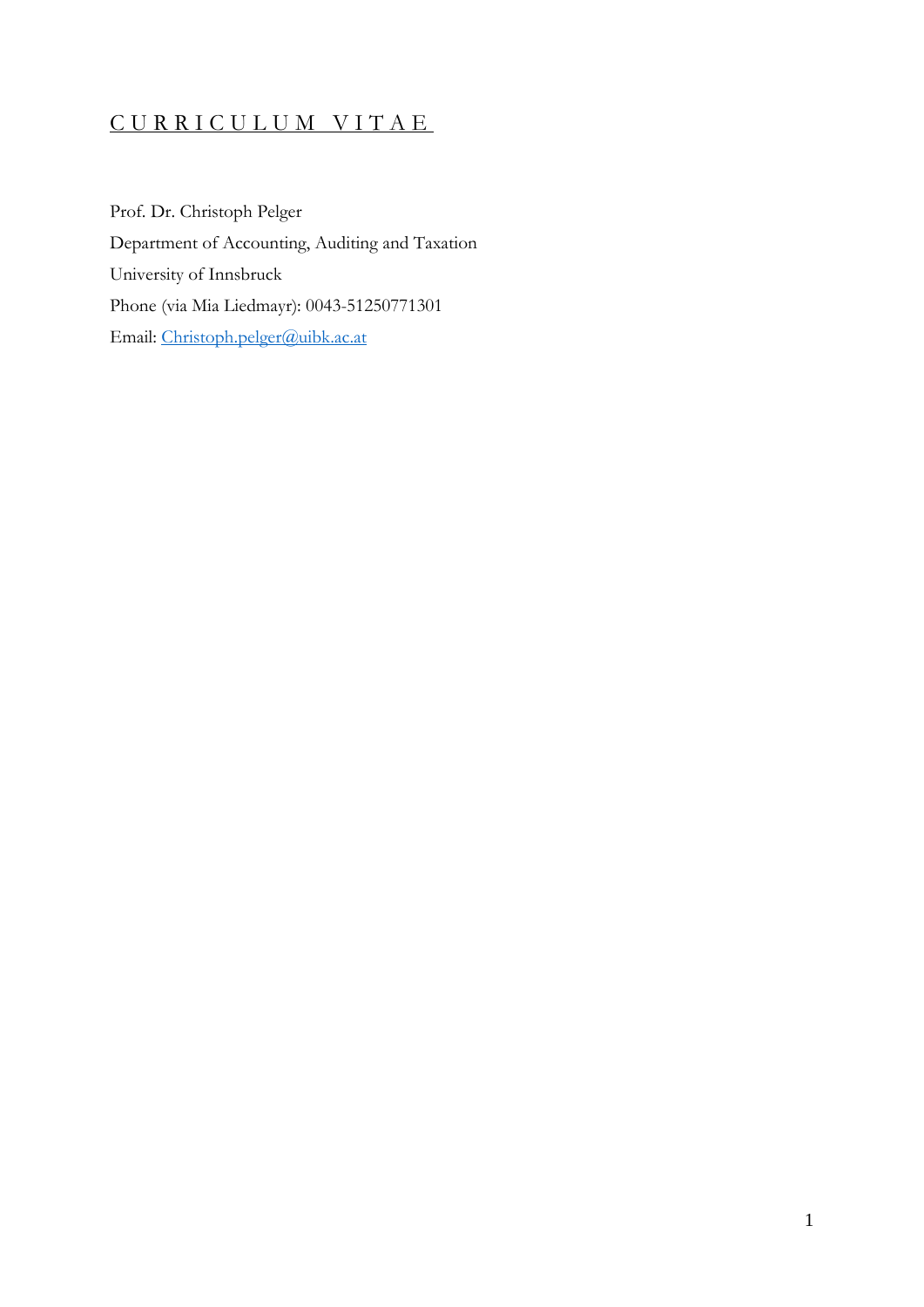# EDUCATION AND ACADEMIC BACKGROUND

| Since October 2021       | Chair of Accounting and Auditing, School of Business,<br>Economics and Information Systems, University of<br>Passau, Germany                                                                           |
|--------------------------|--------------------------------------------------------------------------------------------------------------------------------------------------------------------------------------------------------|
| Since January 2019       | Visiting Professor (Professor II) at the Department of<br>Accounting, Auditing and Law, Norwegian School of<br>Economics (NHH), Bergen, Norway                                                         |
| Since March 2015         | Professor of Financial Accounting at the Department of<br>Accounting, Auditing and Taxation, Faculty of Business<br>and Management, University of Innsbruck, Austria<br>(since October 2021 part-time) |
| January 2015             | Habilitation (venia legendi) for business economics,<br>Faculty of Management, Economics and Social Sciences,<br>University of Cologne                                                                 |
| January - April 2014     | Academic visitor at Saïd Business School, University of<br>Oxford, UK                                                                                                                                  |
| April 2012 – Feb. 2015   | researcher in<br>the<br>position<br>Post-doctoral<br>οf<br>"Akademischer Rat auf Zeit" at the Department of<br>Financial Accounting and Auditing, University of<br>Cologne, Germany                    |
| December 2011            | Doctorate (Dr. rer. pol.) awarded by the Faculty of<br>Management, Economics<br>and Social<br>Sciences,<br>University of Cologne, Germany                                                              |
| Oct. 2007 - March 2012   | Research Assistant at the Department of Financial<br>Accounting and Auditing, University of Cologne,<br>Germany                                                                                        |
| May 2008 – October 2010  | PhD fellowship from the German National Academic<br>Foundation                                                                                                                                         |
| Sept. 2003 - August 2007 | Business Studies, University of Cologne (Degree: Dipl.-<br>Kfm.)                                                                                                                                       |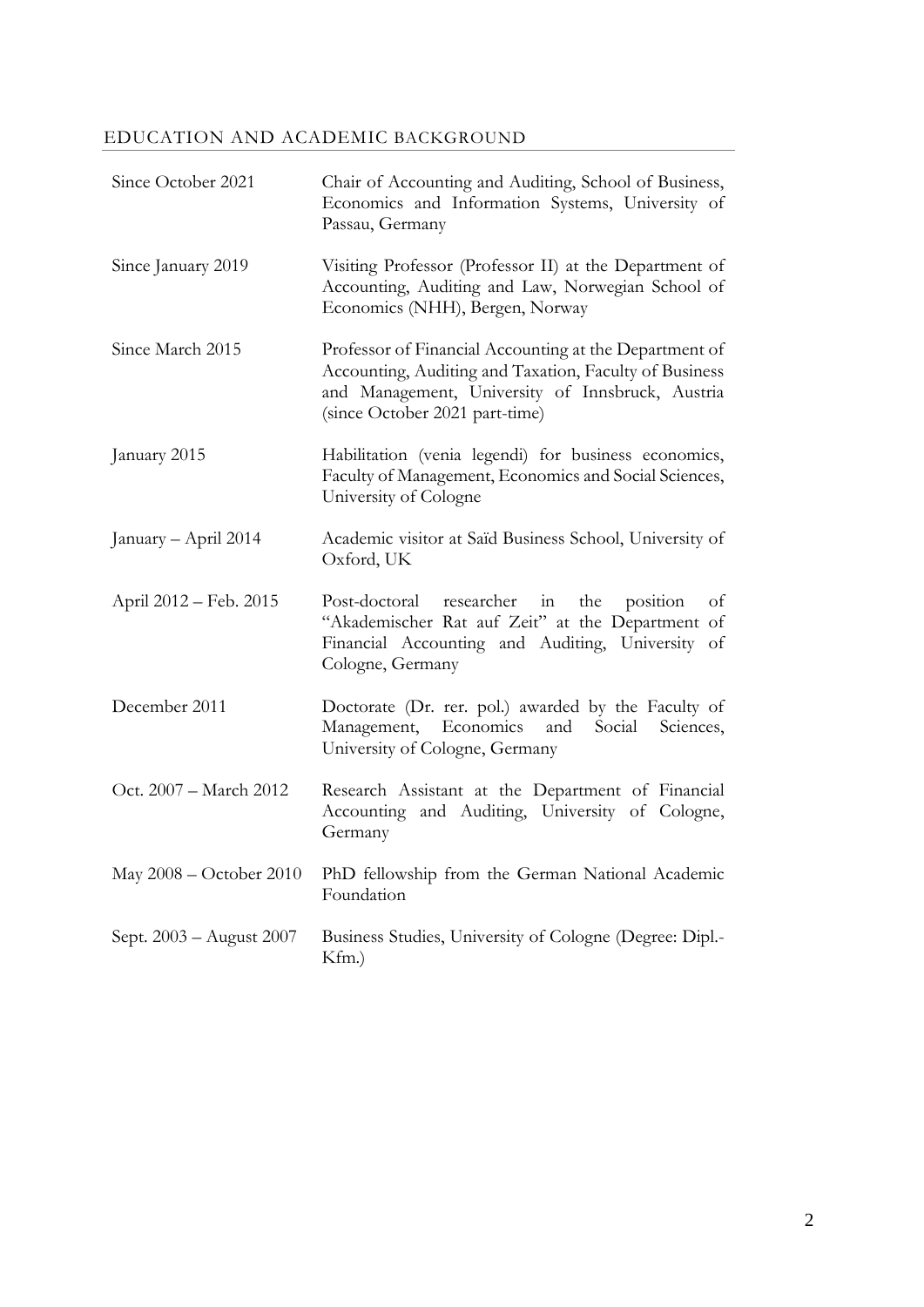Publications in peer-reviewed international academic journals

- Oberwallner, Kathrin/Pelger, Christoph/Sellhorn, Thorsten, Preparers' Construction of Users' Information Needs in Corporate Reporting: A Case Study, European Accounting Review, Vol. 30, 2021, 855-886, open access: <https://doi.org/10.1080/09638180.2021.1961596>
- Aust, Viktoria/Pelger, Christoph/Drefahl, Christian, Exploring the relationship between valuation and stewardship uses of accounting information: Empirical evidence from German listed firms, Journal of International Accounting, Auditing and Taxation, Vol. 42, 2021, 100375.
- Pelger, Christoph: The Return of Stewardship, Reliability and Prudence A Commentary on the IASB's New Conceptual Framework, Accounting in Europe, Vol. 17, 2020, pp. 33 51, open access:<https://doi.org/10.1080/17449480.2019.1645960> (Best Paper Award Accounting in Europe 2020)
- Pelger, Christoph/Grottke, Markus: Research diversity in accounting doctoral education: survey results from the German-speaking countries, Business Research, Vol. 10, 2018, pp. 307-336.
- Fülbier, Rolf Uwe/Pelger, Christoph/Kuntner, Evamaria/Bravidor, Marcus: The Role and Current Status of IFRS in the Completion of National Accounting Rules – Evidence from Austria and Germany, Accounting in Europe, Vol. 14, 2017, pp. 13-28.
- Pelger, Christoph/Spieß, Nicole: On the IASB's construction of legitimacy the case of the agenda consultation project, Accounting and Business Research, Vol. 47, 2017, pp. 64- 90.
- Pelger, Christoph: Practices of standard-setting An analysis of the IASB's and FASB's process of identifying the objective of financial reporting, Accounting, Organizations and Society, Vol. 50, 2016, pp. 51-73.
- Kuhner, Christoph/Pelger, Christoph: On the relationship of stewardship and valuation an analytical viewpoint, Abacus, Vol. 51, 2015, pp. 379-411.
- Erb, Carsten/Pelger, Christoph: "Twisting words"? A study of the construction and reconstruction of reliability in financial reporting standard-setting, Accounting, Organizations and Society, Vol. 40, 2015, pp. 13-40.
- Pelger, Christoph/Grottke, Markus: What about the future of the academy? Some remarks on the looming colonization of doctoral education, Critical Perspectives on Accounting, Vol. 26, 2015, pp. 117-129.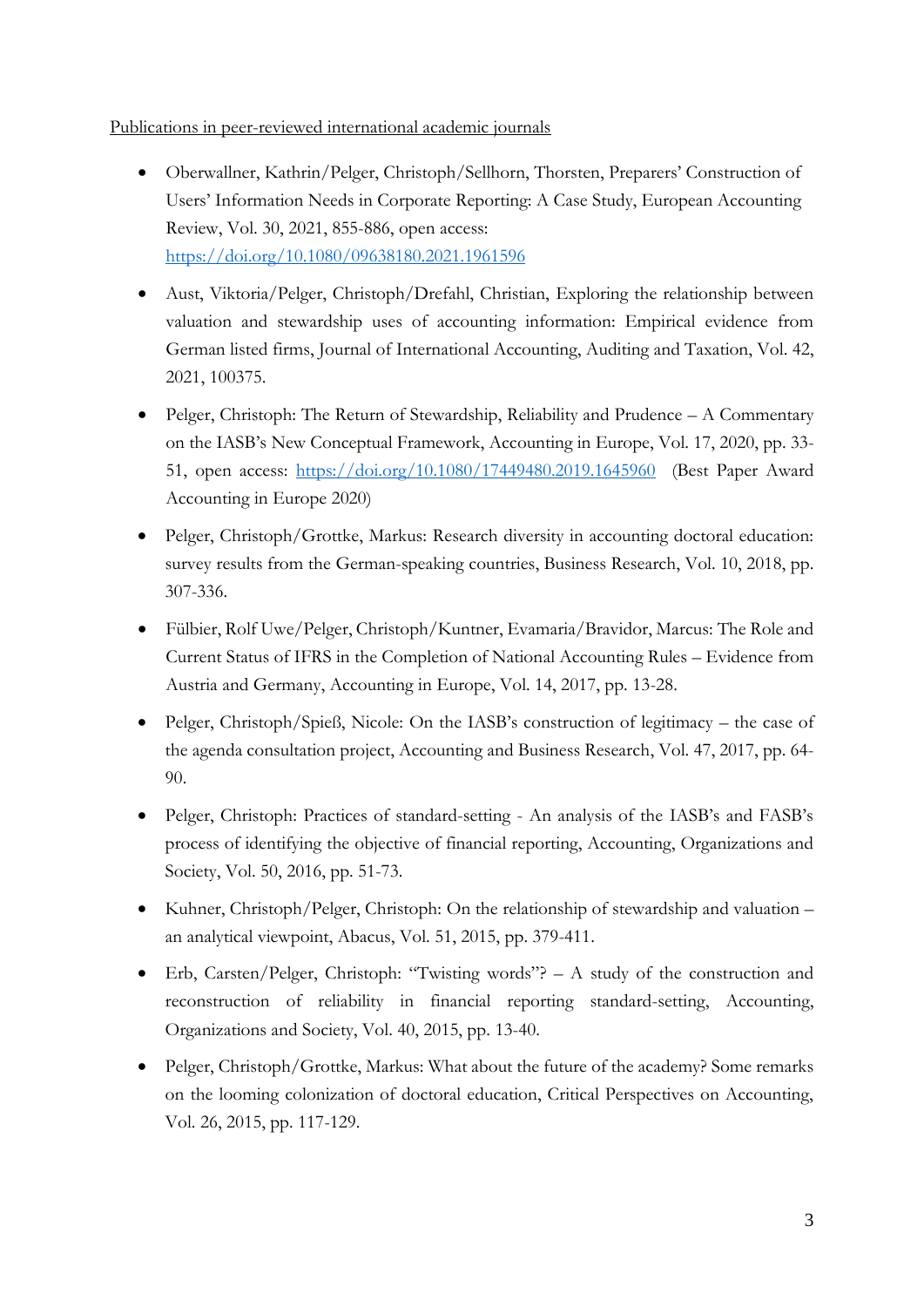• Grottke, Markus/Pelger, Christoph/Schmiedeberg, Claudia: Firm or faculty? Evidence on the career preferences of German-speaking accounting PhD students, Accounting Education: An International Journal, Vol. 22, 2013, pp. 66-84.

#### Publications in peer-reviewed German-speaking academic journals

- Pelger, Christoph/Grottke, Markus: The dissertation setting and PhD students' satisfaction in German-speaking accounting research [original German title: Kein schöner Land in dieser Zeit? - Promotionsbedingungen und Doktorandenzufriedenheit in der deutschsprachigen Rechnungswesen-Forschung], Betriebswirtschaftliche Forschung und Praxis, Vol. 68, 2016, pp. 53-85.
- Engelen, Christian/Pelger, Christoph: Determinants of the integration of financial and management accounting – an empirical analysis on the basis of segment reports according to IFRS 8 [original German title: Determinanten der Integration von externer und interner Unternehmensrechnung – eine empirische Analyse anhand der Segmentberichterstattung nach IFRS 8], Zeitschrift für betriebswirtschaftliche Forschung, Vol. 66, 2014, pp. 178-211.
- Drefahl, Christian/Pelger, Christoph: "Say on Pay"– Determinants of taking Say on Pay on the agenda and of voting results on German companies' management compensation systems [original German title: Say on Pay – Einflussfaktoren auf Abstimmungsmöglichkeit und -ergebnisse über Vorstandsvergütungssysteme deutscher Unternehmen], Betriebswirtschaftliche Forschung und Praxis, Vol. 65, 2013, pp. 444-466.

## Publications in German-speaking professional/practitioner journals

- Kraft, Benjamin/Pelger, Christoph: Das deutsche Finanzmarktintegritätsstärkungsgesetz (FISG) - Implikationen für das österreichische Enforcement?, RWZ: Zeitschrift für Recht & Rechnungswesen, Vol. 31, 2021.
- Meusburger, Pia/Pelger, Christoph: Wie wirkt Enforcement auf die Rechnungslegungspraxis?, Die Wirtschaftsprüfung (WPg), Vol. 74, pp. 568-574.
- Kraft, Benjamin/Pelger, Christoph: Der Fall Wirecard und das zweistufige Enforcement-System - Implikationen für Österreich?, RWZ: Zeitschrift für Recht & Rechnungswesen, Vol. 31, 2021, pp. 75-81
- Meusburger, Pia/Pelger, Christoph: Enforcement in Europe [Enforcement in Europa], Zeitschrift für internationale und kapitalmarktorientierte Rechnungslegung (KoR), Vol. 18, 2018, pp. 127-134.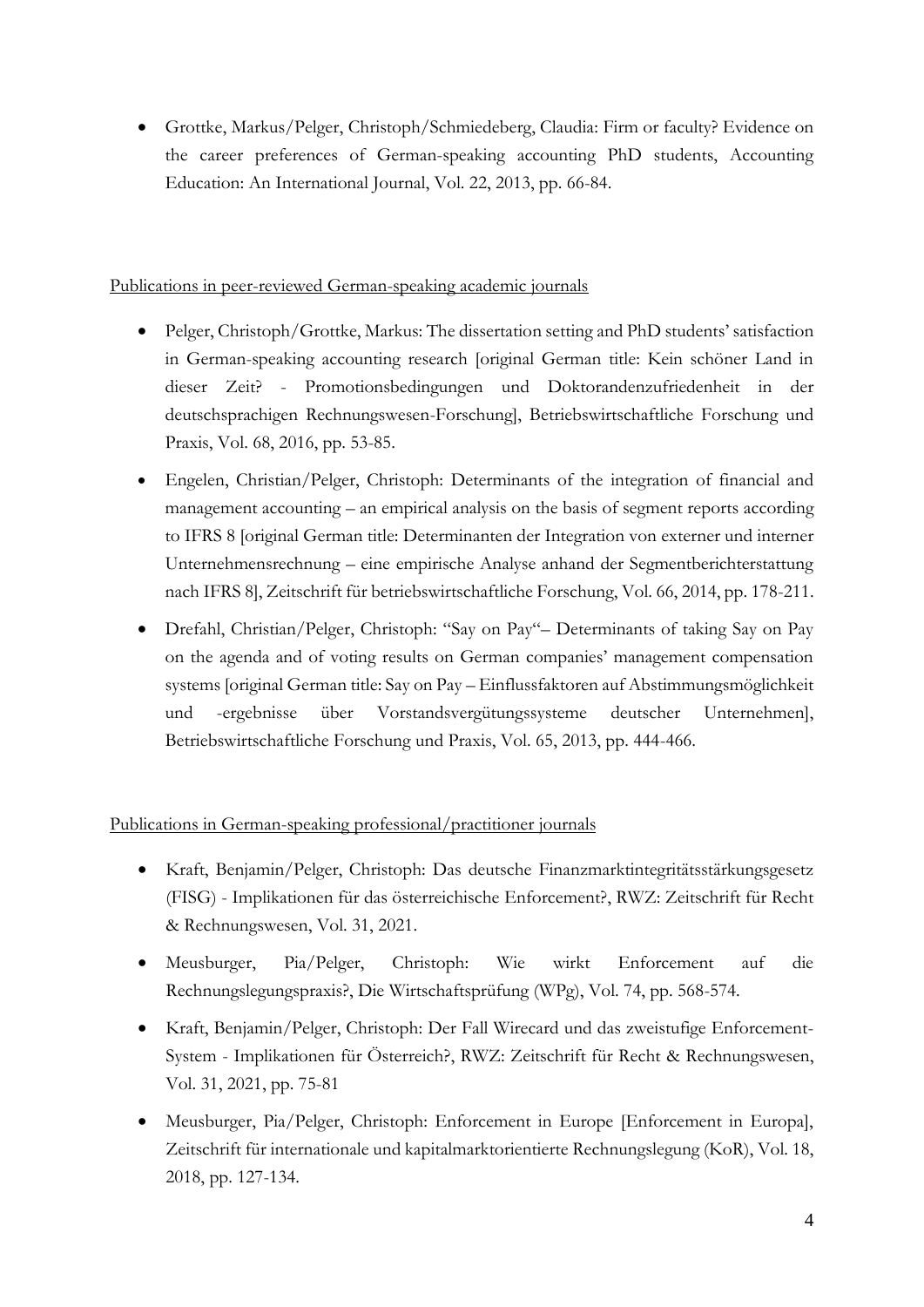- Erb, Carsten/Pelger, Christoph: The IASB's new conceptual framework [Das neue Rahmenkonzept des IASB], Die Wirtschaftsprüfung (WPg), Vol. 71, 2018, pp. 872-878.
- Erb, Carsten/Pelger, Christoph: The new conceptual framework potential implications for practice [Potenzielle Praxisimplikationen des neuen Rahmenkonzepts des IASB], Zeitschrift für internationale Rechnungslegung, Vol. 13, 2018, pp. 327-331.
- Pelger, Christoph: Changes in the Constitution of the IFRS Foundation [Original German] title: Änderungen in der Satzung der IFRS-Stiftung], Zeitschrift für internationale Rechnungslegung (IRZ), Vol. 12, 2017, pp. 53-54.
- Erb, Carsten/Pelger, Christoph: What are the plans of the IASB for the new conceptual framework? [original German title: Welche Vorstellungen hat der IASB vom neuen Rahmenkonzept?], Die Wirtschaftsprüfung (WPg), Vol. 68, 2015, pp. 1058-1064.
- Erb, Carsten/Pelger, Christoph: The exposure draft on the future conceptual framework potential implications for practice [original German title: Potenzielle Praxisimplikationen des Entwurfs zum künftigen IFRS-Rahmenkonzept], in: Zeitschrift für internationale Rechnungslegung (IRZ), Vol. 10, 2015, pp. 337-341.
- Orthaus, Selina/Pelger, Christoph: Accounting depiction of natural disasters The Deepwater-Horizon oil spill in the context of provision accounting according to IAS 37 [original German title: Bilanzielle Abbildung von Umweltkatastrophen - Die Deepwater-Horizon-Ölpest im Kontext der Rückstellungsbilanzierung nach IAS 37], Zeitschrift für internationale und kapitalmarktorientierte Rechnungslegung (KoR), Vol. 14, 2014, pp. 221- 227.
- Erb, Carsten/Pelger, Christoph: The discussion paper on the future conceptual framework – potential implications for practice [original German title: Potenzielle Praxisimplikationen des Diskussionspapiers zum künftigen IFRS-Rahmenkonzept], in: Zeitschrift für internationale Rechnungslegung (IRZ), Vol. 9, 2014, pp. 13-17.
- Erb, Carsten/Pelger, Christoph: On the route to a new conceptual framework for IFRS Description and analysis of discussion paper 2013/1 [original German title: Auf dem Weg zum neuen Rahmenkonzept der IFRS-Rechnungslegung – Darstellung und Würdigung des Diskussionspapiers 2013/1 des IASB], in: Zeitschrift für internationale und kapitalmarktorientierte Rechnungslegung (KoR), Vol. 13, 2013, pp. 517-524.
- Weber, Laura/Pelger, Christoph: Measurement of government bonds according to IAS 39 during the EU sovereign debt crisis: An empirical analysis of European banks [original German title: Die Bilanzierung von Staatsanleihen nach IAS 39 im Zuge der Staatsschuldenkrise in der EU: Eine empirische Analyse europäischer Banken], Zeitschrift für internationale und kapitalmarktorientierte Rechnungslegung (KoR), Vol. 13, 2013, pp. 343-350.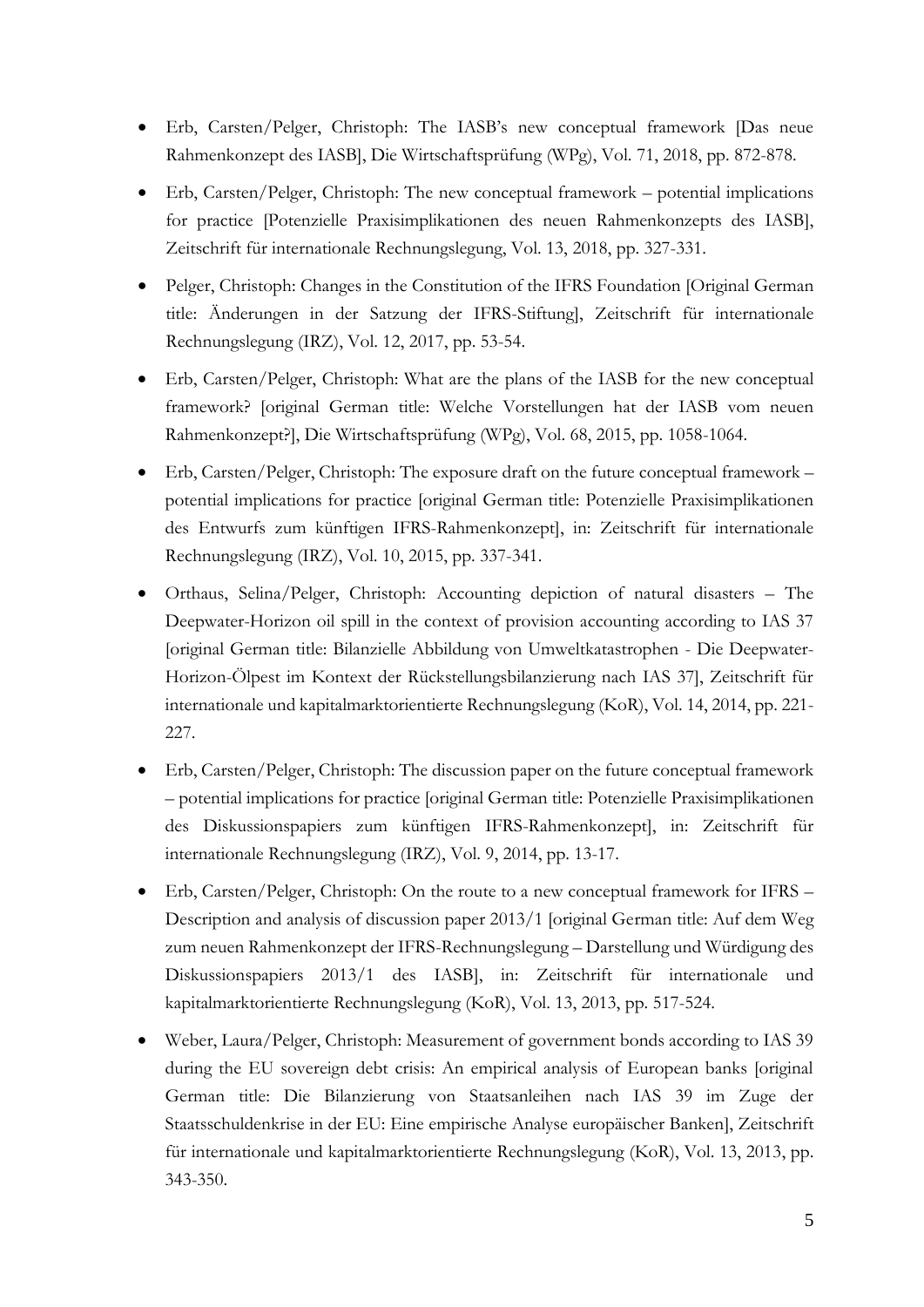- Pelger, Christoph: The objective of financial reporting and qualitative characteristics in the Conceptual Framework for Financial Reporting (2010) [original German title: Rechnungslegungszweck und qualitative Anforderungen im Conceptual Framework for Financial Reporting (2010), in: Die Wirtschaftsprüfung (WPg), Vol. 64, 2011, pp. 908-916.
- Matova, Maya Rumenova/Pelger, Christoph: Integration of internal and external segment reporting – an empirical study on the basis of segment reports according to IFRS [original German title: Integration von interner und externer Segmentergebnisrechnung - Eine empirische Untersuchung auf Basis der Segmentberichterstattung nach IFRS], in: Zeitschrift für internationale und kapitalmarktorientierte Rechnungslegung (KoR), Vol. 10, 2010, pp. 494-500.
- Pelger, Christoph: The new guise of decision usefulness: The Exposure Draft of Phase A of the Conceptual Framework Project [original German title: Entscheidungsnützlichkeit in neuem Gewand: Der Exposure Draft zur Phase A des Conceptual Framework-Projekts], in: Zeitschrift für internationale und kapitalmarktorientierte Rechnungslegung (KoR), Vol. 9, 2009, pp. 156-163.
- Pelger, Christoph: Starting points and ambiguous incentive effects current developments in IFRS and their repercussions on management control [original German title: Ansatzpunkte und zweifelhafte Anreizwirkungen: Entwicklungen in den IFRS und der Zusammenhang zur Unternehmenssteuerung] in: Zeitschrift für internationale und kapitalmarktorientierte Rechnungslegung (KoR), Vol. 8, 2008, pp. 565-574.
- Pelger, Christoph: Management approach in segment reporting [original German title: Management approach in der Segmentberichterstattung], in: Zeitschrift für internationale Rechnungslegung (IRZ), Vol. 3, 2008, pp. 423-428.

## Monograph

Pelger, Christoph: Integration of financial and management accounting – an economic analysis [original German title: Integration von externer und interner Unternehmensrechnung – eine ökonomische Analyse], 2012, Frankfurt a.M. et al.: Peter Lang (Dissertation, University of Cologne).

#### Contributions to edited volumes

Kraft, Benjamin/Pelger, Christoph: Enforcement in Europe – Problem areas and potentials [Enforcement in Europa – Problemfelder und Potenziale], in: Mittelbach-Hörmanseder, Stéphanie/Schiebel, Alexander (editors): Accounting and auditing: Current questions of accounting and related topic areas [Rechnungswesen und Wirtschaftsprüfung: Aktuelle Fragestellungen der